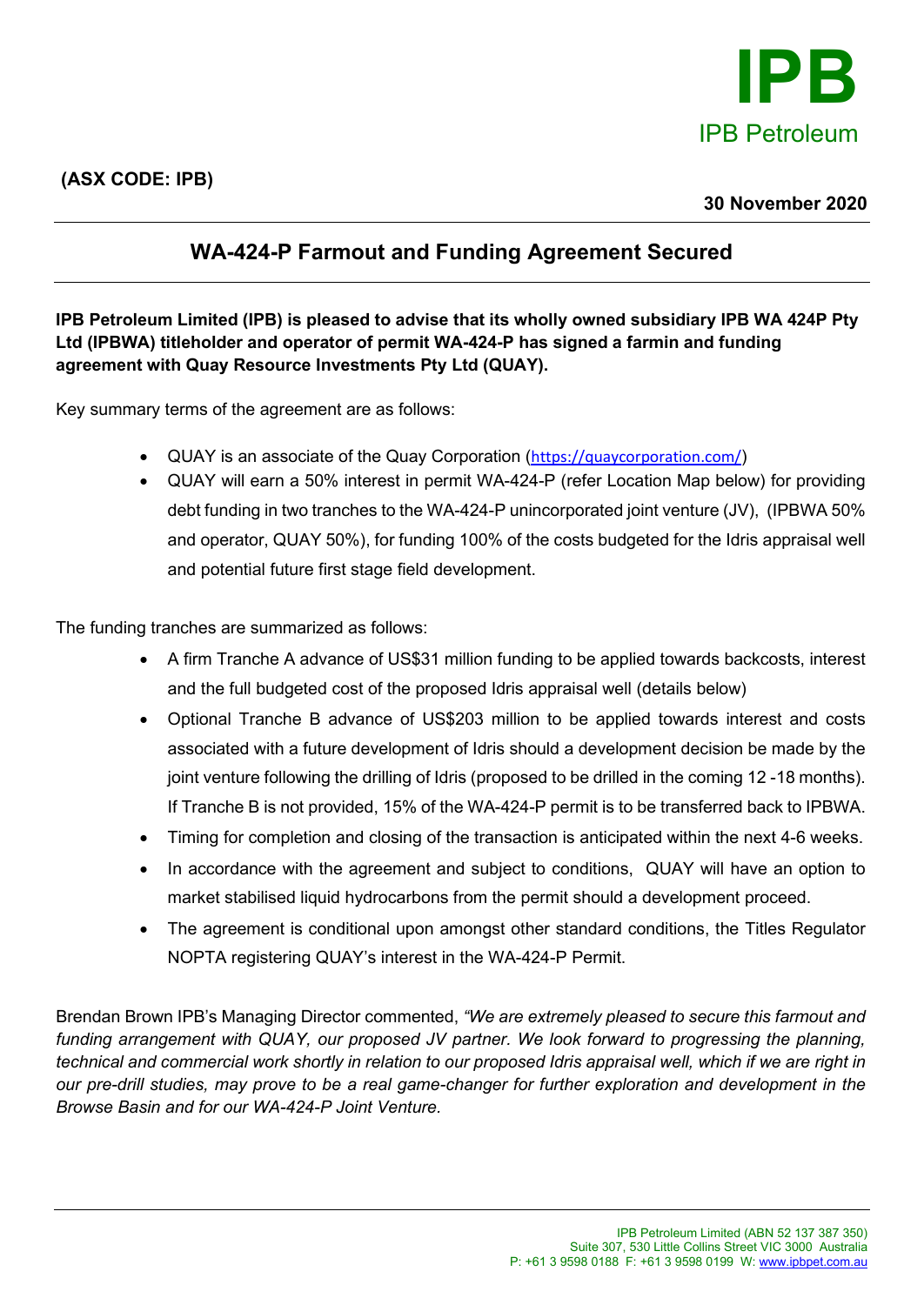

*This transaction not only provides for the costs of drilling and testing Idris, but in the event of a commitment to develop provides an attractive incentive for Quay to provide the necessary capital for funding through to production on pre agreed terms, with repayment to come out of future production net income."*



**Figure 1 – Location Map IPBWA's WA-424-P Permit in the Browse Basin offshore North-Western Australia** 

## **Futher Details**

The funds are provided proportionally to each JV partner severally and each joint venture party is accountable only for repayment of their portion of the finance funds proportional to their working interest.

## **Tranche A:**

- Tranche A (100%) funding is \$US31 million, and it is anticipated that this will be drawn fully within approximately 3 months of completion of the agreements.
- Of the funds advanced, US\$6 million will be allocated to 3 years of prepaid interest
- US\$3.75 million will be allocated to IPB Petroleum Limited for backcost re-imbursement
- US\$21.25 million will be applied towards the budgeted Idris appraisal well costs and planned success-based testing programme activities. IPB currently anticipates the Idris well to be drilled within the next 12-18 months.
- Repayment of the loan funds is to be made out of future project development free cashflows, or in the event Idris is unsuccessful, transfer of IPB's interest in the WA-424-P permit, unless repaid in cash. Unpaid amounts after the prepaid interest period attract interest at 8% per annum.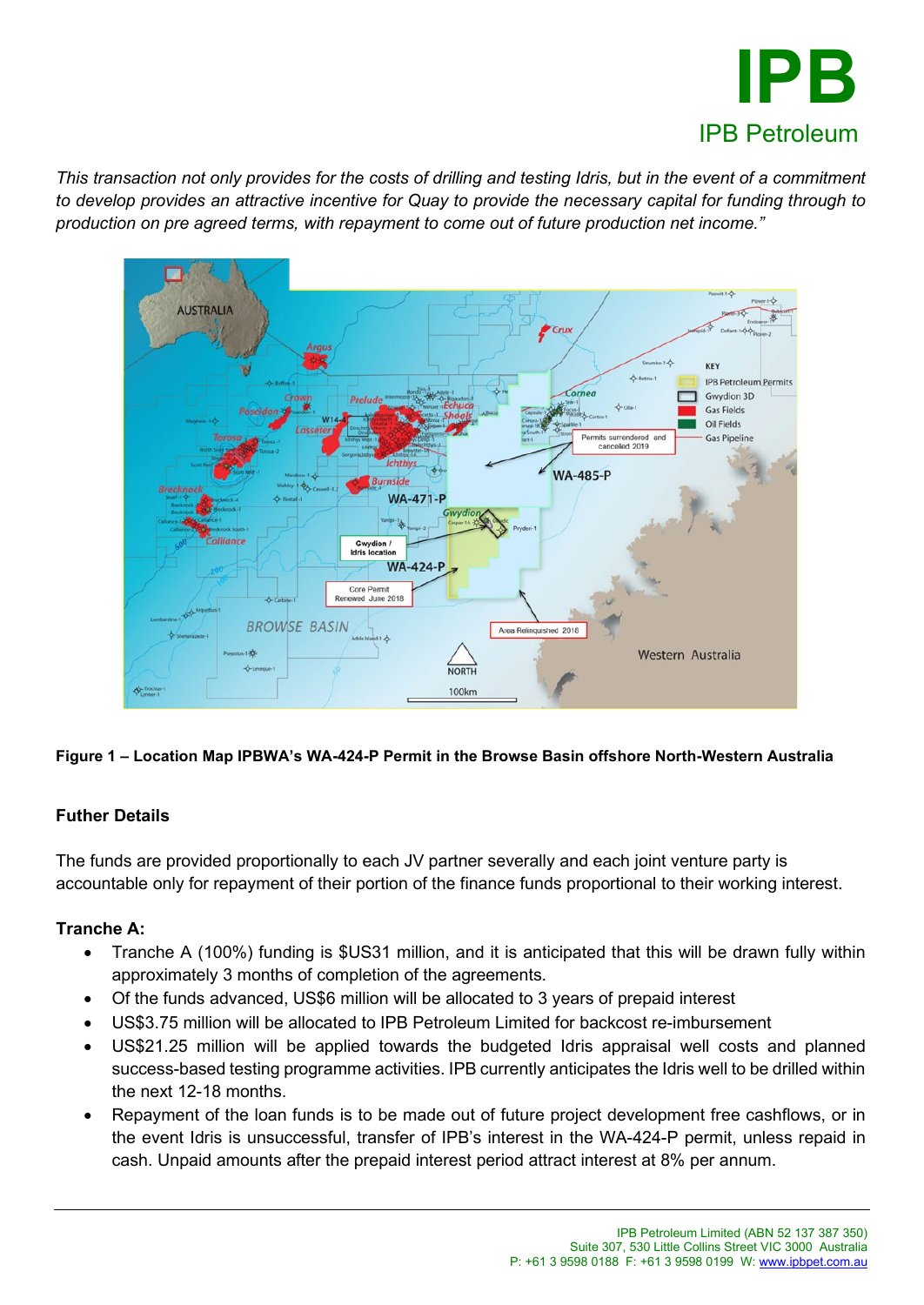

• The loan funds under this Tranche have a repayment date of approximately 5 years from the date of the agreement.

**Tranche B** ( Idris successful) **:**

- Optional Tranche B is for \$US 203 million, and is expected to be drawn fully within approximately 3 months of a commitment by the joint venture to develop Idris. Such a decision is anticipated to be within 9 months of a successful outcome from the drilling and testing of the Idris appraisal well.
- Of the funds advanced, US\$28 million will be allocated to the prepaid interest over 2 years from drawdown date.
- The balance, US\$175 million, will be applied towards the estimated first stage development cost of Idris including FEED and other studies and regulatory processes.
- The loan funds under this Tranche have a repayment date of approximately 10 years from the date of this agreement. As with Tranche A, repayment of the loan funds is to be made out of future project development free cashflows.

As is normal practice in debt financing, IPB Petroleum has provided security over the shares in subsidiary IPB WA 424P Pty Ltd, the holder of the company's WA-424-P interest for its portion of the finance funds. Refinancing is also permitted under the agreements.

The farmin and funding agreement includes other provisions which are customary for an agreement of its type, including farmor warranties.

## **Proposed Timing**

Regulatory and other approvals are expected to take 4 to 6 weeks from the date of this agreement before final settlement can occur.

The likely timing of drilling and associated success-based production testing of Idris is anticipated to be approximately 12-18 months from the date of this agreement, and will be subject to regulatory approvals and the availability of rigs and service contracts. A success-based development could be completed as early as 36 months from the date of a successful well test at Idris.

### **WA-424-P and Idris**

IPB, having completed substantial technical and commercial studies and analysis over the recent years can now, following the establishment of this funding and farmout package, progress its long-proposed appraisal well and, if successful, development of Idris.

The Idris appraisal well is to be drilled just over a kilometre away from the permit's original oil discovery Gwydion-1 (drilled by BHP in 1995) to test the updip extension of this known oil accumulation (refer Figure 2 overpage)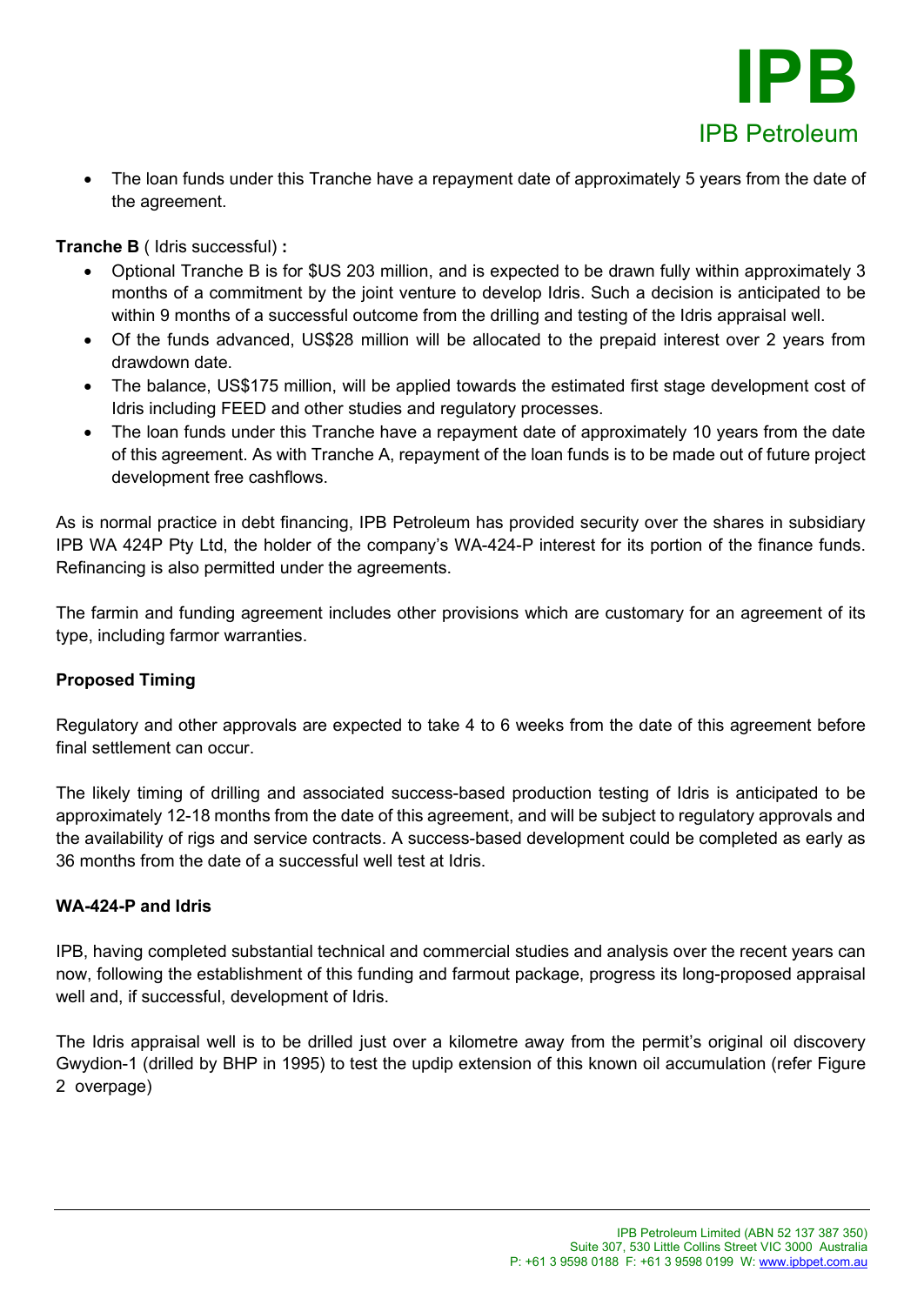



### **Figure 2 – Depth Contour Map – Top Reservoir -Gwydion Discovery and proposed Idris location WA-424-P**

### **Resources**

Following the completion of the company's 3D seismic reprocessing and depth conversion project, IPB Petroleum completed a thorough technical review of the prospective oil resources attributed to the Idris prospect in 2018.

As a result the Prospective Resources attributed to the Idris prospect were significantly increased on a Most Likely basis (P50) to 69 MMBBLS of oil (recoverable). Similarly prospective resource estimates were increased at the Low Estimate (P90) and High Estimate (P10) levels to 20 MMBBLS of oil (recoverable) and 159 MMBBLS of oil (recoverable) respectively. Table 1 below provides a summary or the Prospective Resources attributed to the Idris Prospect.